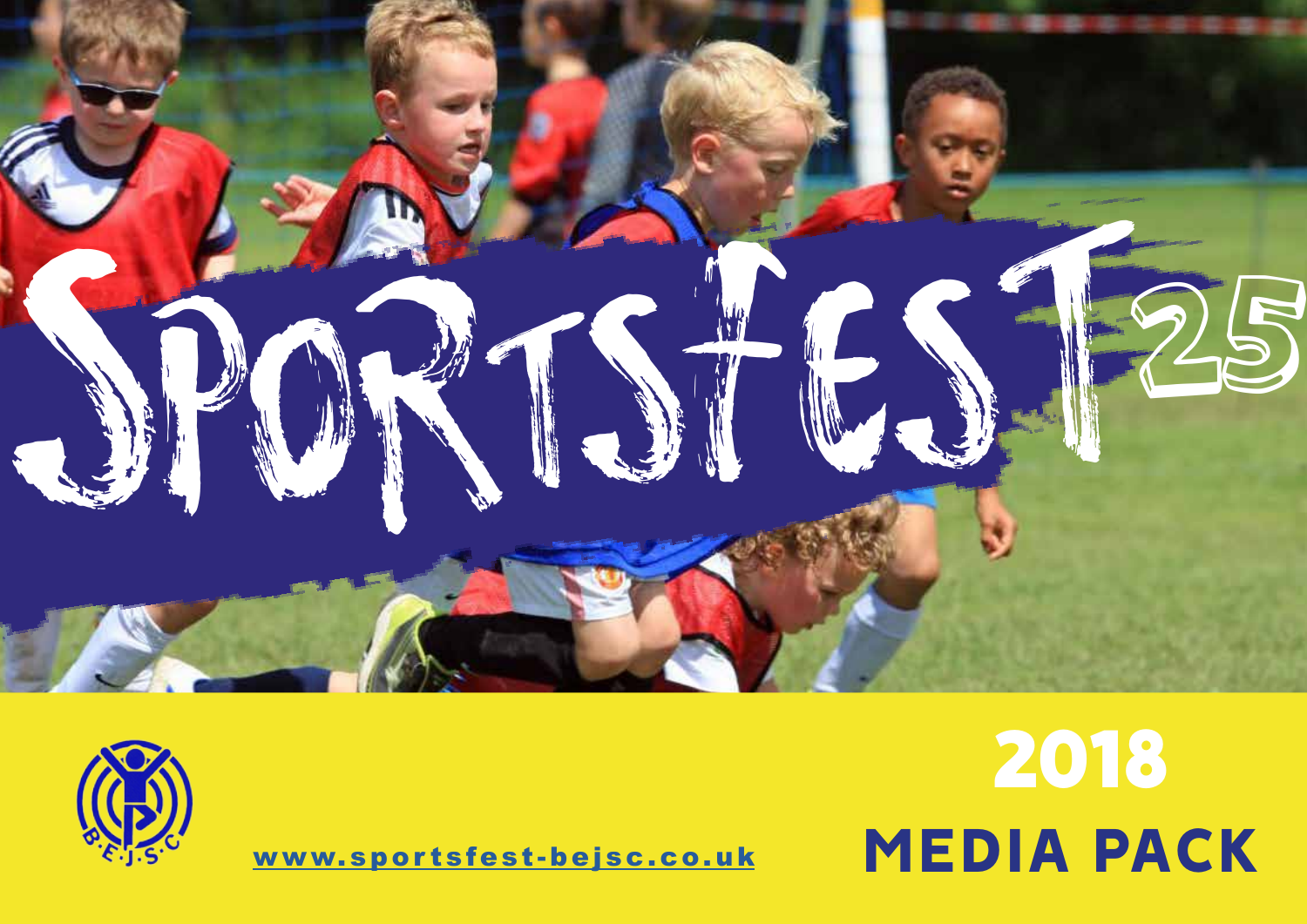# **Saturday June 9th 2018**

SportsFest is Bourne End Junior Sports Club's (BEJSC) annual youth football tournament.

This year marks our 25th anniversary and the tournament will be held on the 9th June. We will celebrate by hosting up to 150 teams from Under 7s through to under 15s, there is also a structured training session for our Junior Kickers.

Each year we have played host to Octeville-sur-mer, Bourne End's twin town in France who normally send along around 5 teams. This year we are hoping to branch out and are inviting teams from Italy and Germany, if you have any foreign teams you have connections with and would like to invite we are open to suggestions.

We are looking forward to building on our most successful event ever last year and we invite you to join us in what is one of the most highly rated tournaments in the region.

Any support is gratefully received and appreciated.

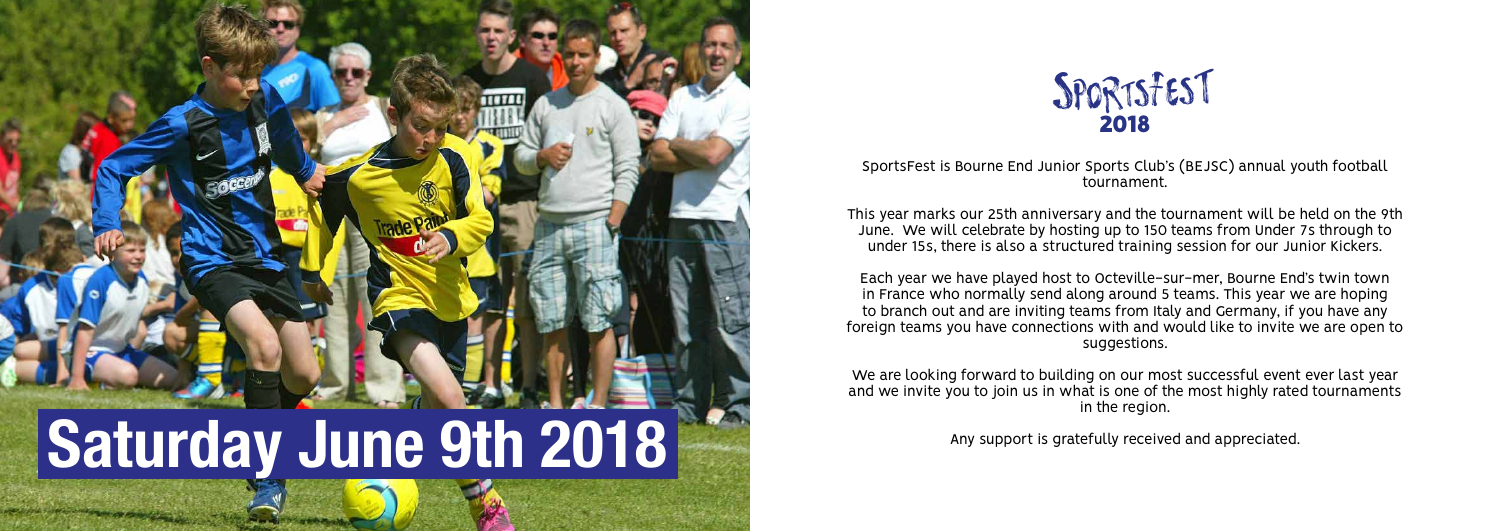

SportsFest is run by Bourne End Junior Sports Club (BEJSC) Football Section and was created to bring the community together through sport and give young people leadership opportunities. Over the past 25 years Sportsfest has continued to grow, providing competition and fun for all the family.

The annual event helps to fund BEJSC and ensures that hundreds of boys and girls can enjoy the sport. The money goes towards equipment, pitch rentals and coach training and specialist coaching eg goal keeper training.

Your support of SportsFest helps BEJSC provide a platform for keeping young people active and maintaining a healthy lifestyle as well as helping to build confidence and social inclusion.



Uniting football teams from Buckinghamshire, Berkshire, London suburbs and guest teams from Europe, including France, Germany and Italy. Sportfest will be celebrating it's 25th anniversary and expect this to be our biggest event yet, we estimate up to 3000 people will be attending.

Date June 9th 2018 / Venue Wooburn Park, Town Lane, Wooburn Green, Bucks, HP10 0JA

Age groups U7, U8, U9, U9 Colts U10, U10 Colts, U11, U11 Colts U12, U12 Colts, U13, U13 Colts, U14, U15, U15 Colts.

As well as the Football Festival, there will be a range of attractions and refreshments available throughout the day for the whole family to enjoy, including BBQ, Tea Tent, Ice Cream, Tombola, Licensed Bar and a Pimms Stand.

Supporting Local

There are 3 main demographics: 1) players 2) family of players 3) coaching and support staff. This is a family event at the heart of the community.

#### 150 TEAMS

150 teams is our maximum capacity.

#### 1500 PLAYERS

Tournaments for players from 7-15 and a structured training session for our Junior Kickers who are Under 6.

#### 2000+ SPECTATORS

Based on previous years high attendances and this being the anniversary, we estimate 2000+ spectators.

#### EST MEDIA REACH 200K

From local press coverage, blogs, social media, radio, video production and our websites, we estimate a media reach of over 200,000 people.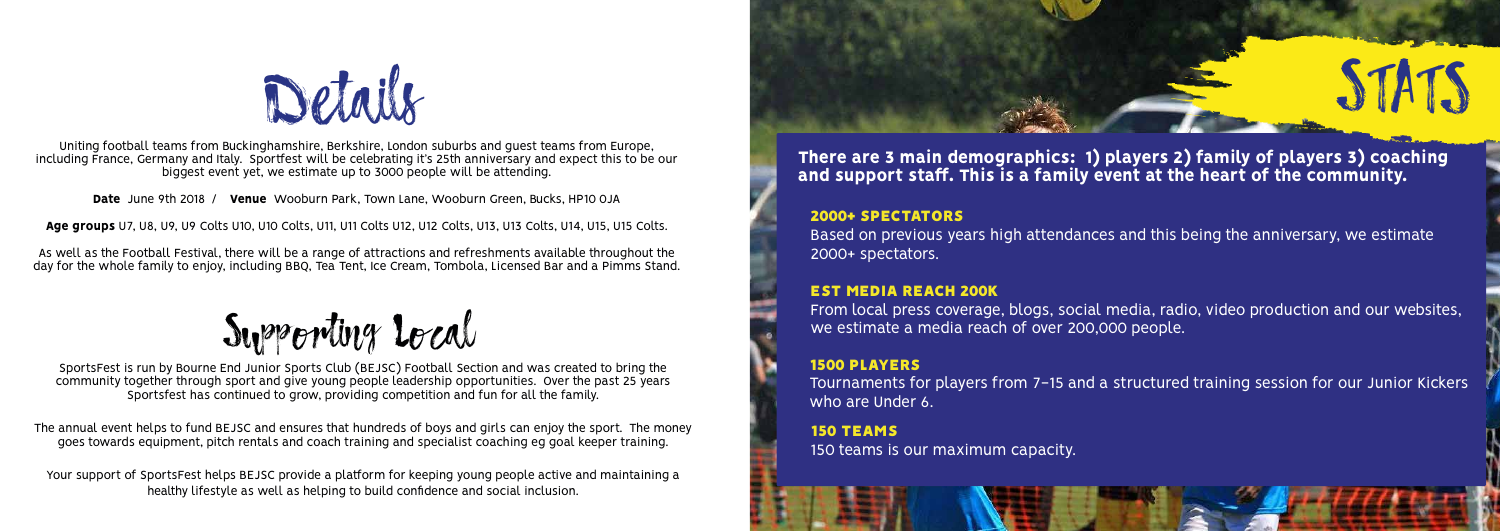Please see pricing on the following page or contact us to discuss opportunities.

### MARKETING OPPORTUNITIES

EVENT BRANDING There are multiple opportunities to have your business seen at the event, through banners, flags, areas to exhibit and more.

**DIGITAL MEDIA** Sponsors company logos (and links where possible) will be displayed on the website, social media and the official Sportfest video production.

LOCAL PRESS sportsfest is supported by all local press, including the Bucks Free Press, Maidenhead Advertiser, HIYA bucks magazine, Families magazine, Marlow FM and more.

SPONSOR A PITCH 4 x 6 ft flags in each corner of the pitch PLUS the pitch will be named in the programme beside the pitch number (ie Pitch 1 - Sponsors name)

PROGRAM ADVERTISING Advertise in the event program distributed to over 2000 people from as little as £50. Plus event product give away opportunities.

SPONSOR AN AGE GROUP Sponsor an age group and be featured in the programme and on the winners trophy.

Get Involved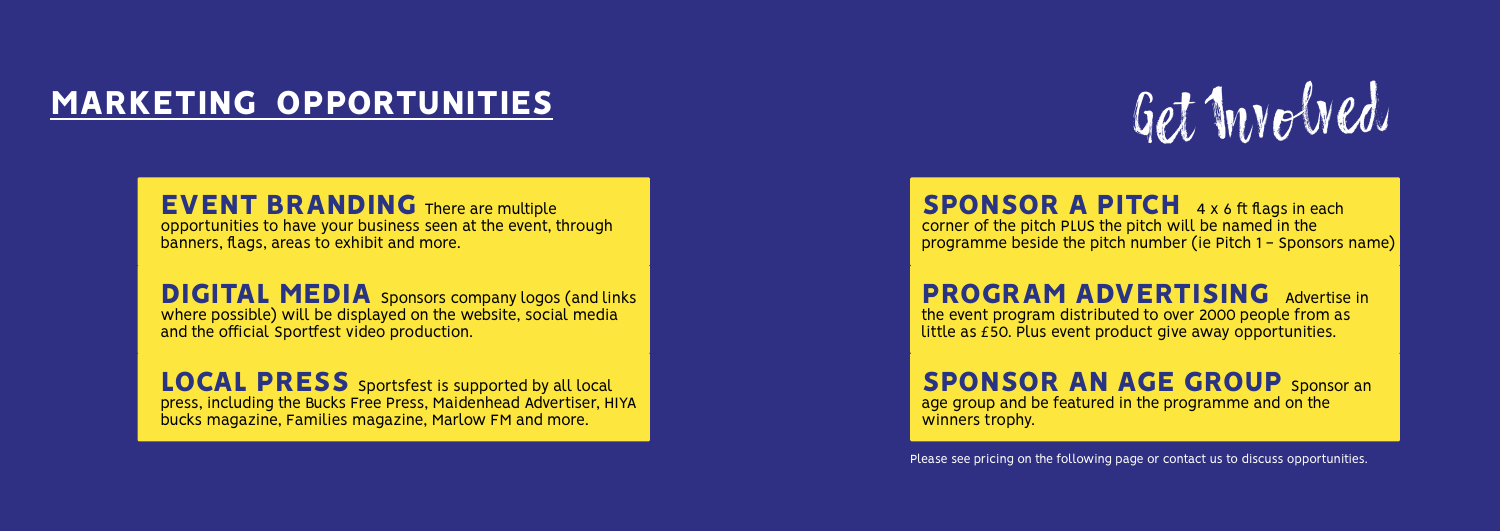### THANK YOU



Bourne End Junior Sports Club is a multi sports club with 8 sections including, swimming, basketball, climbing, inline skating, badminton, table tennis and canoeing. Football is one of the biggest sections.

We have our own sports hall, the first charity funded one to be built in the UK, and use various other facilities including Wycombe Leisure Centre, Flackwell Community Centre, Bourne End Academy, Redgrave Centre and use of football pitches at Bourne End Recreation Ground, Little Marlow Recreation Ground and Wooburn Park. The club is completely funded and run by voluntary donations so support from the local community is vital.

The programme is A5 and sold as entry cost to each car parking in the field. Adverts in the Program (includes free listing on website)

> On behalf of all the young people and the vast number of "old boys and girls", we can't thank you enough for taking an interest and look forward to having a conversation to see how we can move the discussion on.

Ken Murphy

### **PRICING**

### **SPONSORSHIP**

Headline Sponsor - Price on application Sponsor a pitch  $- f1000$ Sponsor an age group  $- f1000$ 

The above includes relevant branding witihn the event, advert in program, logo on video production, social media promotion and MC announcements throughout the day. Please e-mail to express an interest.

#### **PROGRAMME ADVERTISING**

Half page b/w £50 Full page b/w £100 Full page colour £200 Centre pages colour £250 ea Back page colour £250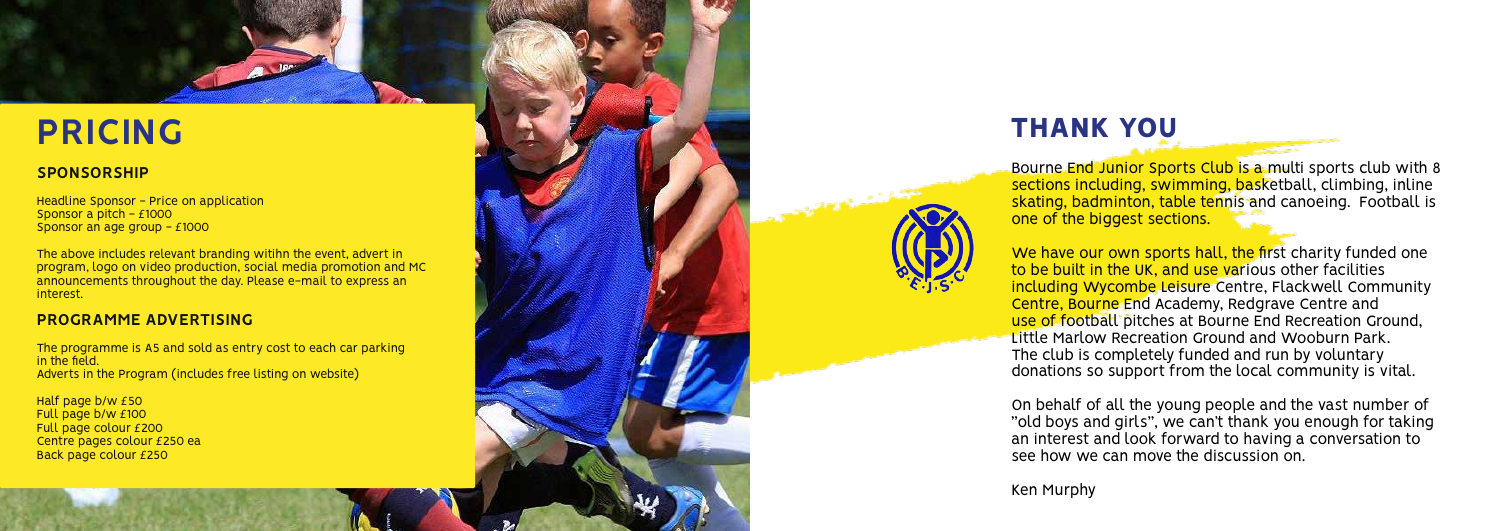BEJSC Directors encourage all young people to "put something back into the club" through volunteering to ensure the future of this unique organisation. We encourage senior members to take part in a Young leaders Course organised by Action4Youth which is a valuable way of enhancing their personal skills and development of the young people; we know from past experience, it is of great benefit not only to our club but to other organisations in the future. Young people give club members a voice in the development of the club as well as improving communication between the different Sports Sections and Directors. We have 8 Directors and five of these are former club members, including the Chairman Matthew Todd and former Treasurer Wendy Chaplin. Four of the Sections are run by former members.

### BOURNE END JUNIOR SPORTS CLUB

Founded in 1970 Bourne End Junior Sports Club is a registered charity run by volunteers to provide sport and recreation for children and young people, with many being highly qualified in their own sport. The Sports Hall in New Road, Bourne End was built in 1982 and extended in 1997 to include a climbing wall and a club room, plus further changing facilities. BEJSC is entirely self-funding and is recognised as a successful, prestigious and unique centre.





The multi-sport centre is used extensively by club members and members of the whole community. Please visit our website for more information www.bejsc.co.uk (currently under construction). We offer 8 different sports to members aged from 5 to 18+ years – Badminton, Basketball, Canoeing, Climbing, Football, Inline Hockey, Swimming and Table Tennis. Membership numbers range from 500 to 600 with many young people playing several sports. Some sports are competitive whilst others are for learning new activities and building confidence and friendships. Some of our members play their sport at very high levels, County and Regional. BEJSC has a strong and effective Safeguarding and Child Protection scheme in place.





**New Road, Bourne End Buckinghamshire SL8 5BS. Honorary President: Sir Steve Redgrave C.B.E. Registration No. 1295483 Charity No. 266590**

### Contact us

For sponsorship or advertising opportunities please contact matt@leightonmail.me.uk or clarejleighton@gmail.com

Alternatively, please visit the website and use the online form. www.sportsfest-bejsc.co.uk